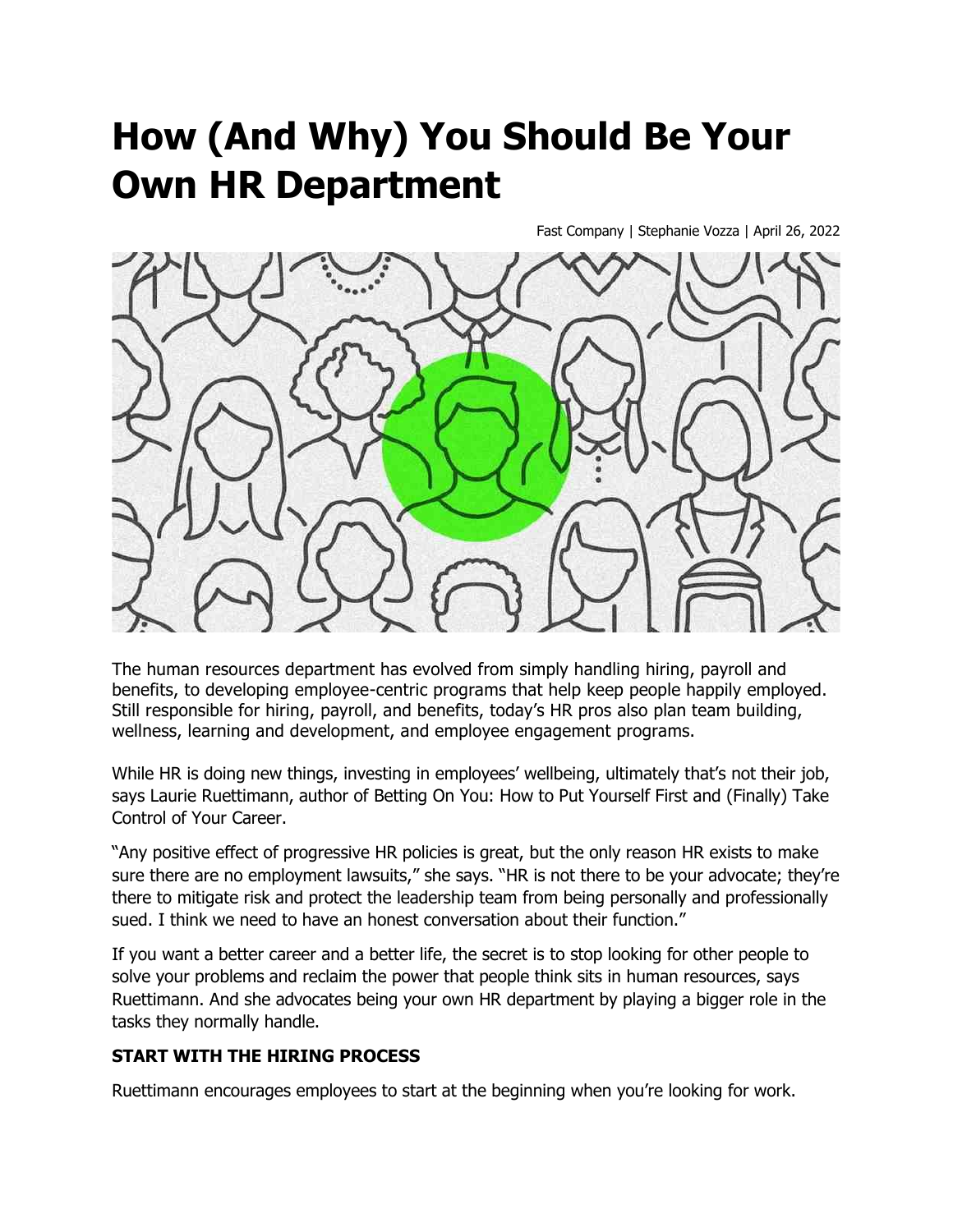"We often look to recruiters and human resources to interview us and pretend we don't have any power," she says. "We feel like victims of the applicant tracking system. There's a way to look for work that is mature and emotionally regulated and puts you closer to the center of control."

While Ruettimann admits candidates can't control hiring decisions, they can and should become better educated about what an organization has to offer so they can choose employers that are better aligned with their career goals.

"Go old school and get sleuth-y on LinkedIn," she says. Find people who work there (or used to work there) and and ask good questions. "Make sure you're making the best decision you can possibly make. The more you can assert your autonomy and find out if the organization is committed to the values that you like, the better."

### **ONBOARD YOURSELF**

Once you have accepted a job offer, the next step is to play an active role in your onboarding. "Often, new hires don't think about their own onboarding," says Ruettimann. "They show up and their passwords aren't ready, and everybody blames HR. But you don't have to wait for your HR department to send you a packet of paperwork."

Once you've been hired, Ruettimann recommends not waiting someone else to tell you when your first day is going to be. "You can have an opinion on those things," she says. "For example, you could suggest that you want your first day to be a Tuesday because Mondays aren't good for anybody."

Ruettimann also recommends learning about your team before you show up, so you're fully educated on your coworkers from day one. In addition, research how the organization is performing and what its weaknesses are.

"You can even ask your boss in advance, 'What are the top three things you need me to do in the first 30 days?'" says Ruettimann. "Or ask, 'Is there someone I can proactively talk to so I can hit the ground running?' You can come in fully prepared to take on the world."

Ruettimann also suggests setting up Google Alerts about your new employer, so you stay on top of company news, the CEO, and your boss.

"Be a journalist of your own life and of your own employment experience," she says. "Keep an eye out for opportunities to talk with your new team about hot-button issues, challenges, and industry stories. There's no reason why you can't know the ins and outs of your organization."

### **PLAN YOUR OWN LEARNING AND DEVELOPMENT**

Another way you can be your own HR is by taking control over your career trajectory. "One of the earliest conversations you should have with your boss is to say, 'Let's talk about learning and development. What do you think I need to know in the next 30, 60, and 90 days? I actually have some opinions on that, too. And I'd like to talk about that.'"

"Have an educated perspective on how you can learn and grow because if you're learning, you're growing, and if you're growing, you're thriving, and that's what life is all about," says